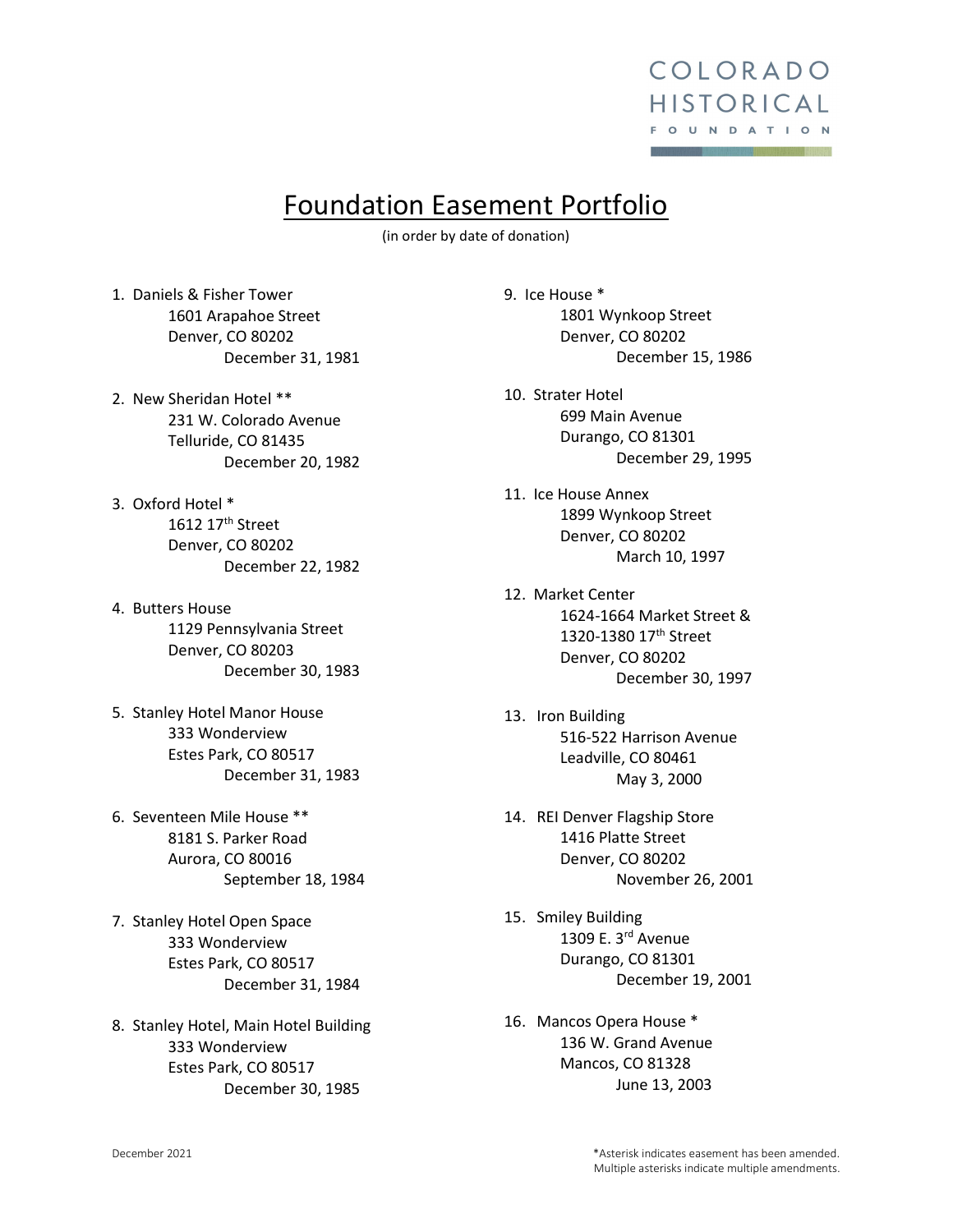- 17. Northern Hotel 172 N. College Avenue Fort Collins, CO 80524 June 23, 2003
- 18. Old Golden High School 710 10th Street Golden, CO 80401 August 5, 2003
- 19. 213 Harrison Avenue, Leadville 213 Harrison Avenue Leadville, CO 80461 April 29, 2004
- 20. American National Bank Building 500 State Avenue Alamosa, CO 81101 July 27, 2004
- 21. Routt County Nat'l Bank Building 802-806 Lincoln Avenue Steamboat Springs, CO 80487 September 21, 2004
- 22. John P. Dickinson House 306 3rd Street Hugo, CO 80821 March 2, 2005
- 23. Cleveholm Manor \* (a.k.a. Redstone Castle) Redstone, CO 81623 April 29, 2005
- 24. Armstrong Hotel 259 S. College Avenue Fort Collins, CO 80524 June 9, 2005
- 25. First Presbyterian Church 812 Taos Street Georgetown, CO 80444 June 30, 2005
- 26. CF&I Steel Works Office Complex 1612 E. Abriendo Avenue Pueblo, CO 81004 December 15, 2005
- 27. Huerfano County High School \* 415 Walsen Avenue Walsenburg, CO 81089 February 3, 2006
- 28. Hoverhome 1309 Hover Road Longmont, CO 80503 March 10, 2006
- 29. Marble Town Hall 407 West Main Street Marble, CO 81623 March 20, 2006
- 30. Old First National Bank Building 201-207 Colorado Avenue Telluride, CO 81435 May 14, 2006
- 31. Centennial Mill 3rd & Taos Street Georgetown, CO 80444 July 17, 2006
- 32. Hough Building 300 Silver Street Lake City, CO 81235 August 22, 2006
- 33. D&NO Railroad Section House 338 Main Street Elizabeth, CO 80107 March 15, 2007
- 34. Old St. Vincent's Hospital 1000 Hemlock Street Leadville, CO 80461 April 12, 2007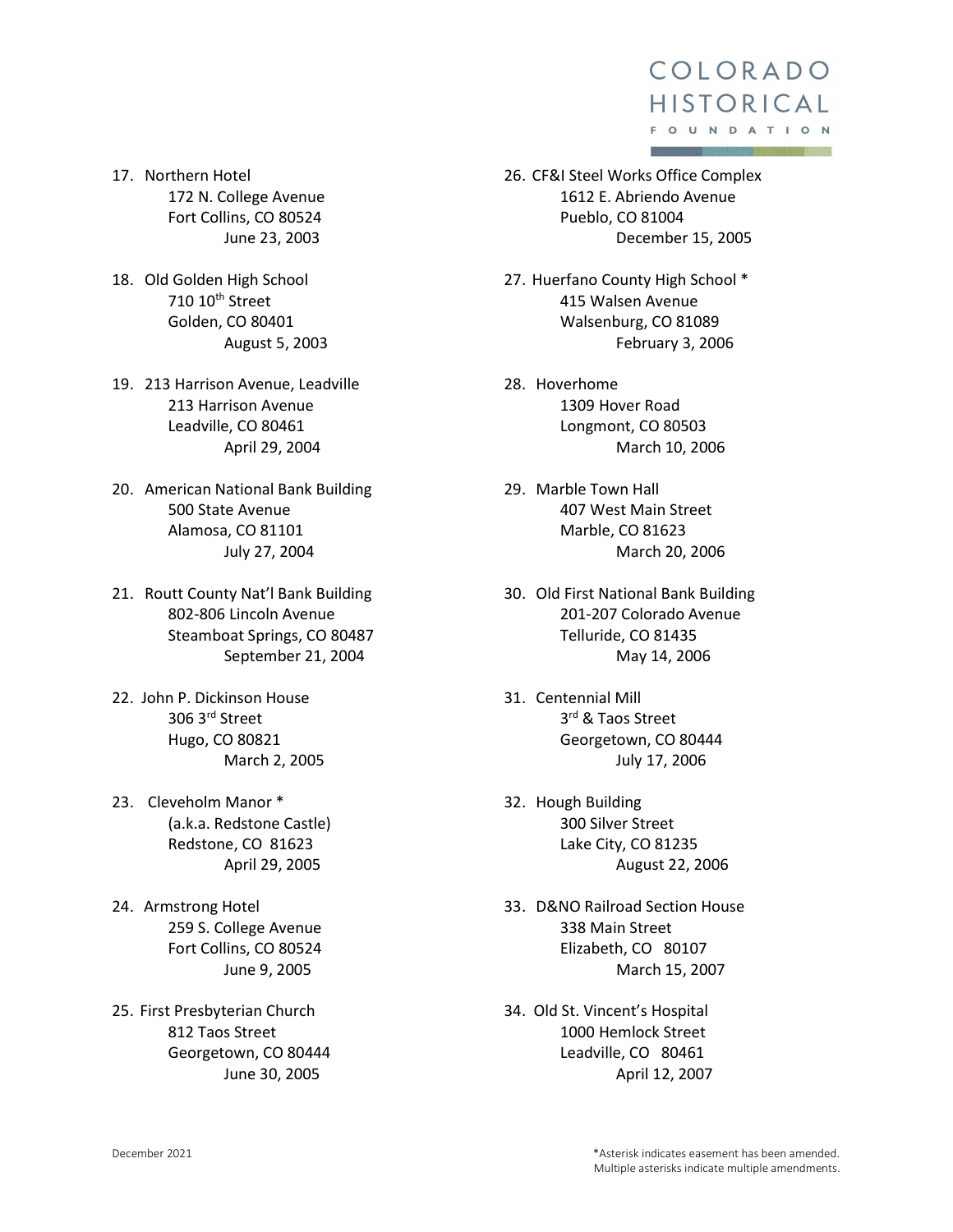35. Animas Museum 3065 West 2nd Avenue Durango, CO 81301 August 28, 2007

- 36. Las Animas Odd Fellows Building 560 Bent Avenue Las Animas, CO 81054 September 15, 2007
- 37. Beckwith Ranch 64159 Colorado Highway 69 Westcliffe, CO 81252 September 17, 2007
- 38. Holden Block 201-205 N. Santa Fe Avenue Pueblo, CO 81003 September 25, 2007
- 39. San Rafael Presbyterian Church 4849 County Road 9 Antonito, CO 81120 October 24, 2007
- 40. Hayden Ranch \*\* 5801 US Highway 24 Leadville, CO 80461 December 14, 2007
- 41. First Congregational Church, Silverton 1070 Reese Street Silverton, CO 81433 July 17, 2008
- 42. Perry-Mansfield (Main Lodge) 40755 Routt County Road 36 Steamboat Springs, CO 80487 March 5, 2009
- 43. Colorado Springs Fine Arts Center \*\* 30 W. Dale Street Colorado Springs, CO 80903 March 5, 2009
- 44. First Cong. Church, Colorado Springs 20 East St. Vrain Street Colorado Springs, CO 80903 May 27, 2009
- 45. Hotel de Paris \* 409 6th Street Georgetown, CO 80444 June 3, 2009
- 46. San Francisco Morada \* County Road J2 San Pablo, CO 81152 September 24, 2009
- 47. Temple Israel 208 West 8<sup>th</sup> Street Leadville, CO 80461 October 20, 2009
- 48. Russell Gates Mercantile \*\*\* 24223 Eccles Street Elbert, CO 80106 December 21, 2009
- 49. Brush Public Service Company Bldg. 218 Clayton Street Brush, CO 80723 July 22, 2010
- 50. First Baptist Church of Denver 1373 Grant Street Denver, CO 80203 October 1, 2010
- 51. Colorado Springs Day Nursery \*\* 104 East Rio Grande Street Colorado Springs, CO 80903 October 19, 2010
- 52. Gallegos House \* 234 Main Street San Luis, CO 81152 October 19, 2010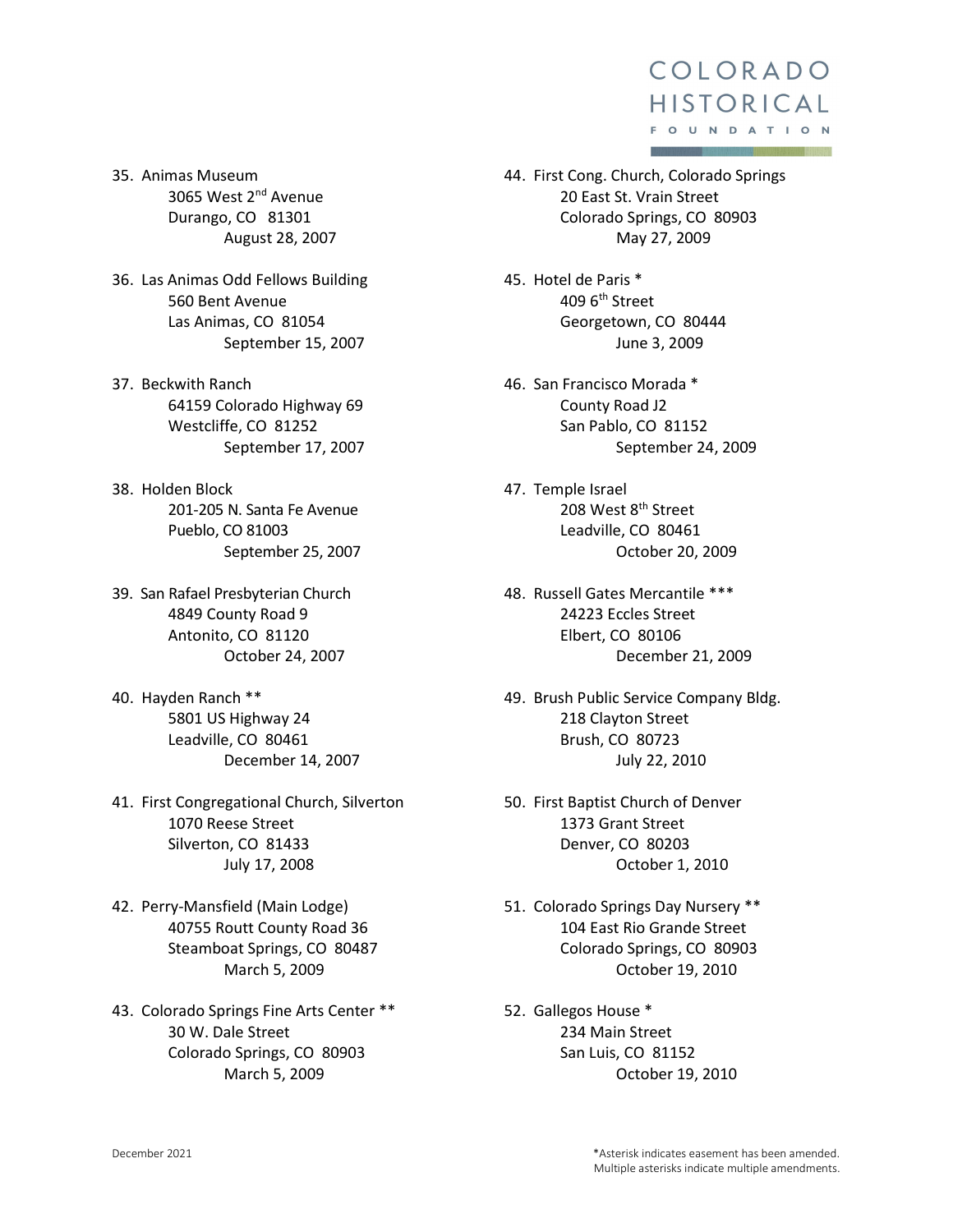53. Shoenberg Farm \* 73rd and Sheridan Blvd. Westminster, CO 80031 December 28, 2010

54. Page Building 123 N. Fourth Street Victor, CO 80860 January 6, 2011

55. Montezuma Valley Nat'l Bank Bldg\* 2-8 East Main Street Cortez, CO 81321 February 8, 2011

- 56. Union Block/Lincoln Hotel 365 N. Lincoln Avenue Loveland, CO 80537 March 8, 2011
- 57. Reynolds Block \*\* 300 S. Third Street Victor, CO 80860 May 4, 2011
- 58. Armory Building 1301 Arapahoe Street Golden, CO 80401 May 10, 2011
- 59. Engle House 208 E. Mantz Avenue Rico, CO 81332 June 1, 2011
- 60. Alamosa Masonic Hall \* 630 Main Street Alamosa, CO 81101 July 19, 2011
- 61. Perry-Mansfield (Main Studio) 40755 Routt County Road 36 Steamboat Springs, CO 80487 July 21, 2011
- 62. Wright Opera House \* 472 Main Street Ouray, CO 81427 September 21, 2011
- 63. Stanley/Montclair School \* 1301 Quebec Street Denver, CO 80220 January 5, 2012
- 64. Turner Farm 829 West Main Street Buena Vista, CO 81211 March 14, 2012
- 65. Hamill House \* 305 Argentine Street Georgetown, CO 80444 March 14, 2012
- 66. South Park Hotel  $176<sup>th</sup>$  Street Como, CO 80432 April 16, 2012
- 67. Bayfield Town Hall 11 W. Mill Street Bayfield, CO 81122 May 18, 2012
- 68. First Cong. Church of Loveland 800 N. Lincoln Avenue Loveland, CO 80537 March 12, 2013
- 69. Winks Lodge 213 Winks Way Pinecliffe, CO 80471 August 6, 2013
- 70. Midland Depot at Divide 11500 W. Highway 24 Divide, CO 80814 November 7, 2013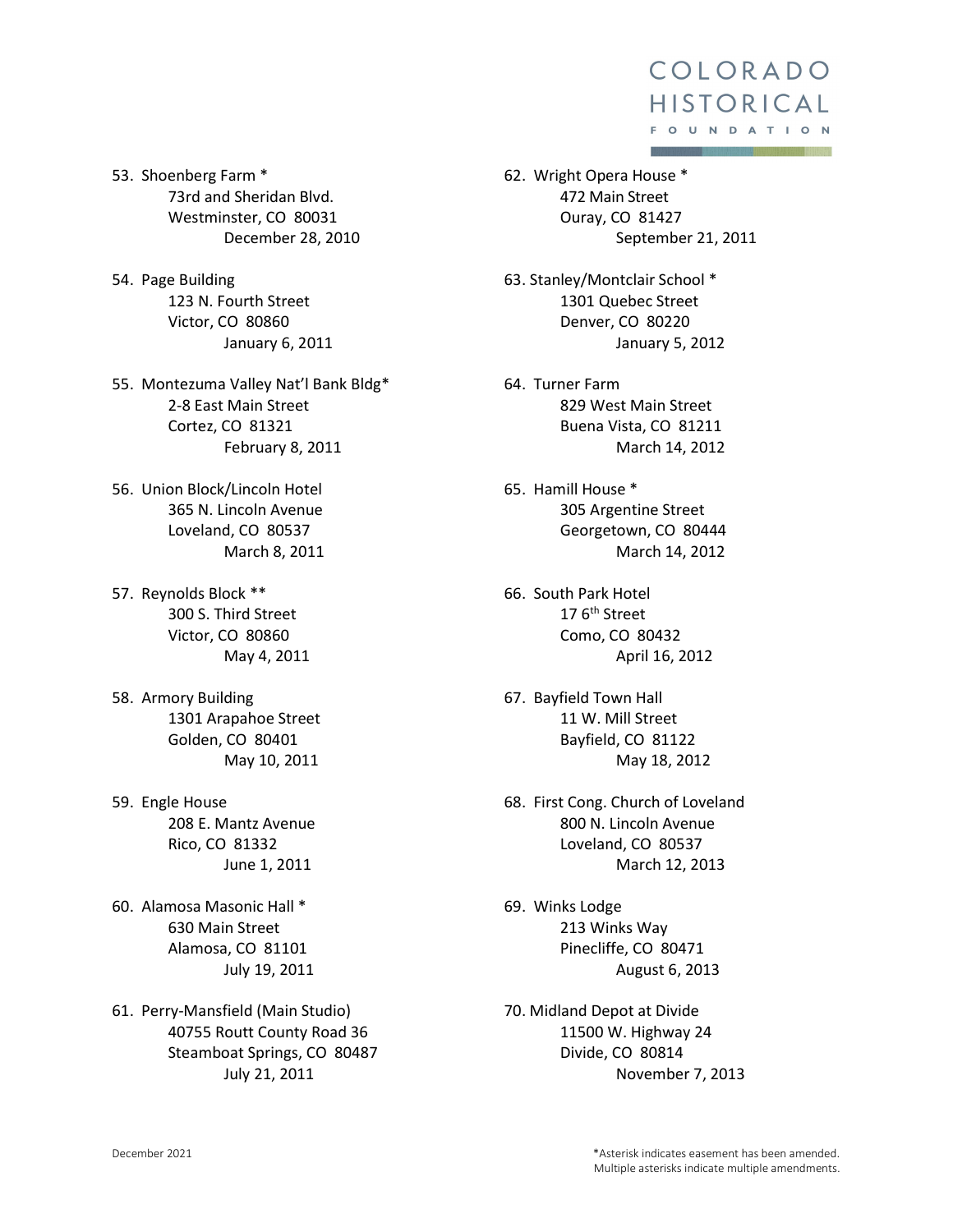- 71. Old Homestead House 353 E. Myers Avenue Cripple Creek, CO 80813 December 30, 2013
- 72. First Presbyterian Church \* 130 South 4<sup>th</sup> Street Sterling, CO 80751 December 30, 2013
- 73. Emperius Building \* 529 Main Street Alamosa, CO 81101 January 24, 2014
- 74. Englewood Depot 675 W. Dartmouth Avenue Englewood, CO 80110 June 24, 2014
- 75. M.V. United Methodist Church 215 Washington Street Monte Vista, CO 81144 October 8, 2014
- 76. Como Depot  $176<sup>th</sup>$  Street Como, CO 80432 January 16, 2015
- 77. Hannah Barker House 800 Arapahoe Avenue Boulder, CO 80302 August 6, 2015
- 78. Nomad Playhouse \* 1410 Quince Avenue Boulder, CO 80304 August 27, 2015
- 79. D&RG Railroad Depot 102 Main Street Westcliffe, CO 81252 November 19, 2015
- 80. Loveland Feed & Grain 130 West 3rd Street Loveland, CO 80537 December 4, 2015
- 81. Molly Brown House 1340 Pennsylvania Avenue Denver, CO 80203 July 19, 2016
- 82. Tabor Opera House 308 Harrison Avenue Leadville, CO 80461 May 2, 2017
- 83. Fruitdale School 10803 W. 44th Avenue Wheat Ridge, CO 80034 November 17, 2017
- 84. Crested Butte Hardware \* 331 Elk Avenue Crested Butte, CO 81224 January 29, 2018
- 85. Teller House 120 Eureka Street Central City, CO 80427 June 11, 2018
- 86. Colona School 206 County Road 1 Montrose, CO 81403 November 20, 2018
- 87. Telluride Transfer 201 S. Fir Street Telluride, CO 81435 December 18, 2018
- 88. Greeley Masonic Temple 829 10th Avenue Greeley, CO 80631 January 22, 2019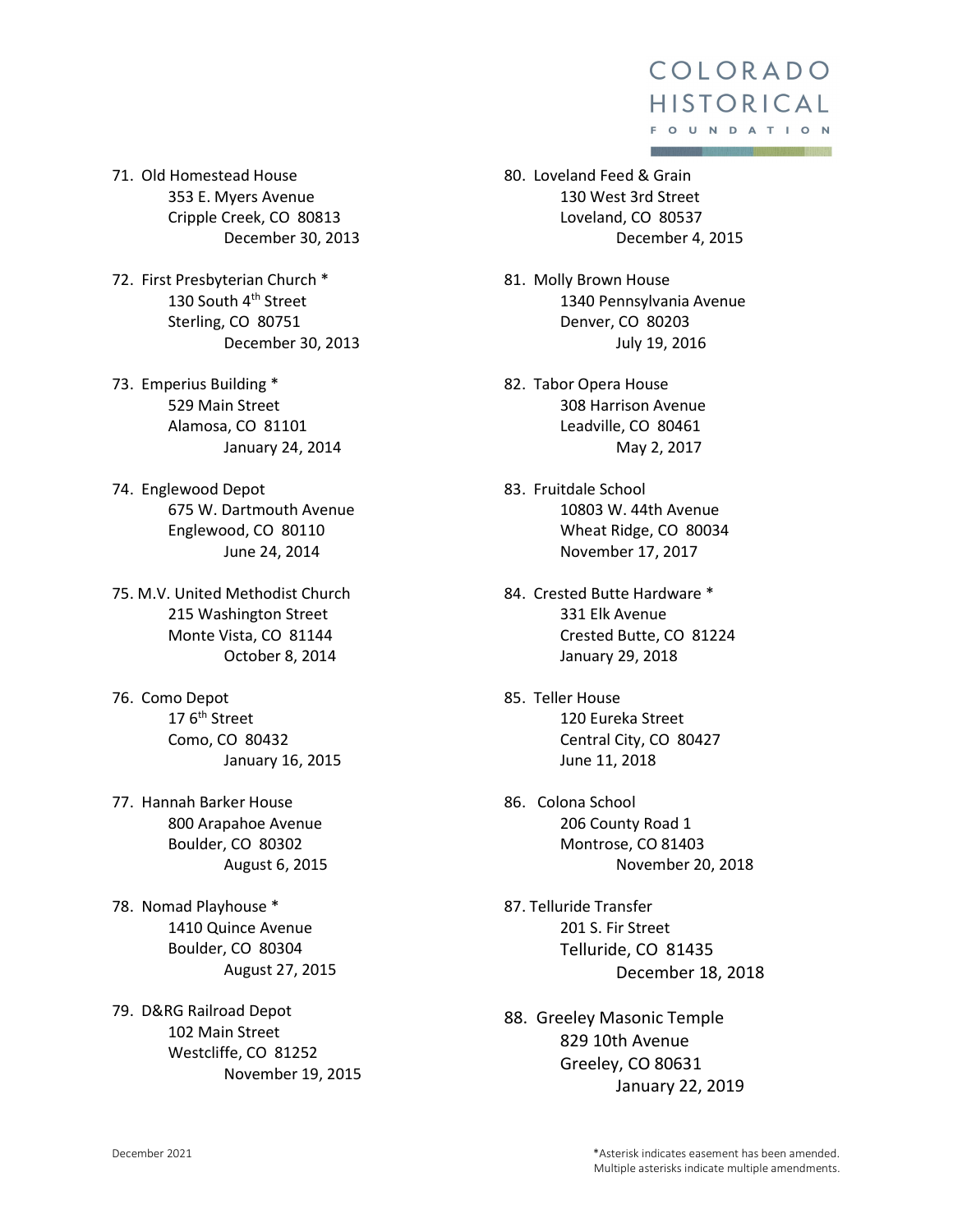

89. West/Fox Theatre 421-423 West Main Street Trinidad, CO 81082 March 12, 2019

90. Arrow Tire Sales Building 104 E. Front Street Florence, CO 81226 June 3, 2019

91. Highlands United Methodist Church\* 3131 Osceola Street Denver, Colorado 80212 September 12, 2019

92. Spur Movie Theater 216 S. Main Street La Veta, CO 81055 December 17, 2019

93. Loveland Elks Lodge #1051 103 East 4<sup>th</sup> Street Loveland, CO 80537 December 17, 2019

94. The White Spot 601 E. Colfax Denver, CO 80203 December 17, 2019

95. Holy Trinity Church 135 Church Street Trinidad, CO 81082 April 17, 2020

96. Ponderosa Lodge 6145 Shoup Road Colorado Springs, CO 80908 June 8, 2020

97. 1882 Chaffee County Courthouse 506 E. Main Street Buena Vista, CO 81211 July 14, 2020

98. Grace & St. Stephen's Episcopal Church 631 N. Tejon Street Colorado Springs, CO 80903 August 10, 2020

99. Jaquez House 137 North Church Place San Luis, CO 81152 October 8, 2020

100. Former Methodist Church (S.P) \* 455 Hancock Street Silver Plume, CO 80444 October 20, 2020

101. 1874 Georgetown School \*\*\*\*\*\* 801 Taos Street Georgetown, CO 80444 October 20, 2020

102. Ecklund House \* 927 Rose Street Georgetown, CO 80444 October 20, 2020

103. Church Hamilton House \* 921 Rose Street Georgetown, CO 80444 October 20, 2020

104. Curtis Hardware Company Building 228 Grand Avenue Paonia, CO 81428 October 30, 2020